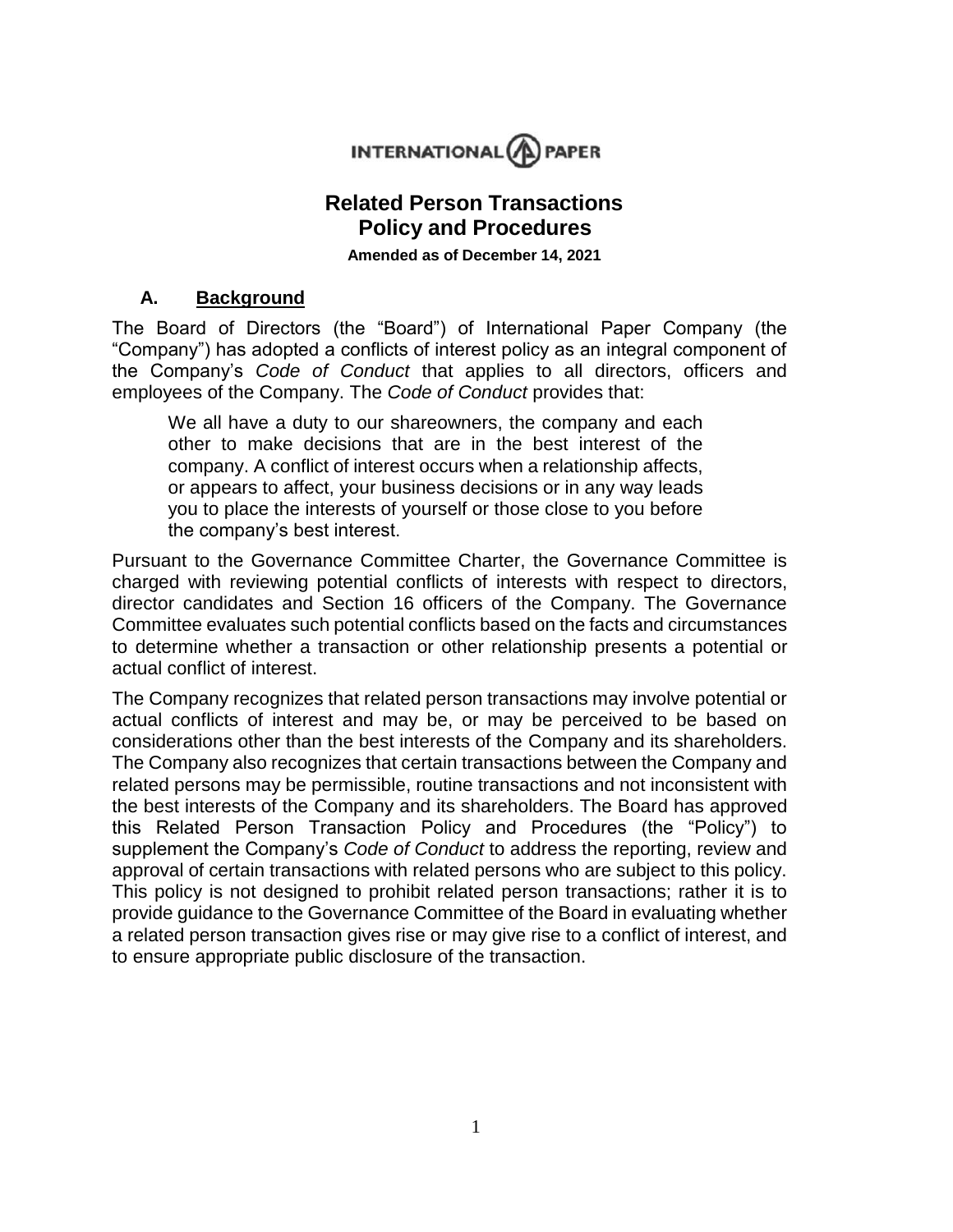## **B. Persons Covered by this Policy**

This policy applies to the following persons (each a "Related Person" and collectively, "Related Persons"):

- Each director or executive officer of the Company (executive officer is defined to include all officers of the Company identified by the Board as subject to Section 16 of the Securities Exchange Act of 1934 ("Section 16 Officer"));
- Any nominee for election as a director of the Company;
- Any security holder who is known to the Company to own of record or beneficially more than five percent (5%) of any class of the Company's voting securities; and
- Any immediate family member of the foregoing persons.

Any person who falls into any of the above categories at any time during the fiscal year of the Company shall be subject to the Policy, even if the person has ceased to have such status during the year.

Each executive officer of a wholly-owned operating subsidiary of the Company or of a joint venture in which the Company consolidates the joint venture's results in its financial statements may be deemed subject to this Policy if such executive officer serves in a policy making role for said subsidiary or joint venture.

An "immediate family member" includes the spouse, parents, stepparents, children, stepchildren, siblings, mothers- and fathers-in law, sons- and daughters-in-law, brothers- and sisters- in law, and any person sharing the household of a director, executive officer, director nominee or greater than five percent beneficial owner of voting securities (other than tenants and employees).

### **C. Definitions and Examples**

For purposes of this Policy, the following terms shall be defined as follows:

- 1. "Related Person Transaction" shall mean a Transaction in which the Company was or is to be a participant and (i) the amount involved exceeds \$120,000, **and** (ii) in which a Related Person had or will have a direct or indirect interest that is material to said Related Person.
- 1. "Transaction" shall mean any transaction, arrangement or relationship (including any indebtedness or guarantee of indebtedness) or any series of similar transactions, arrangements or relationships. A transaction in which the Company participates with another company or other entity that employs a Related Person, or is controlled by a Related Person, or in which a Related Person has an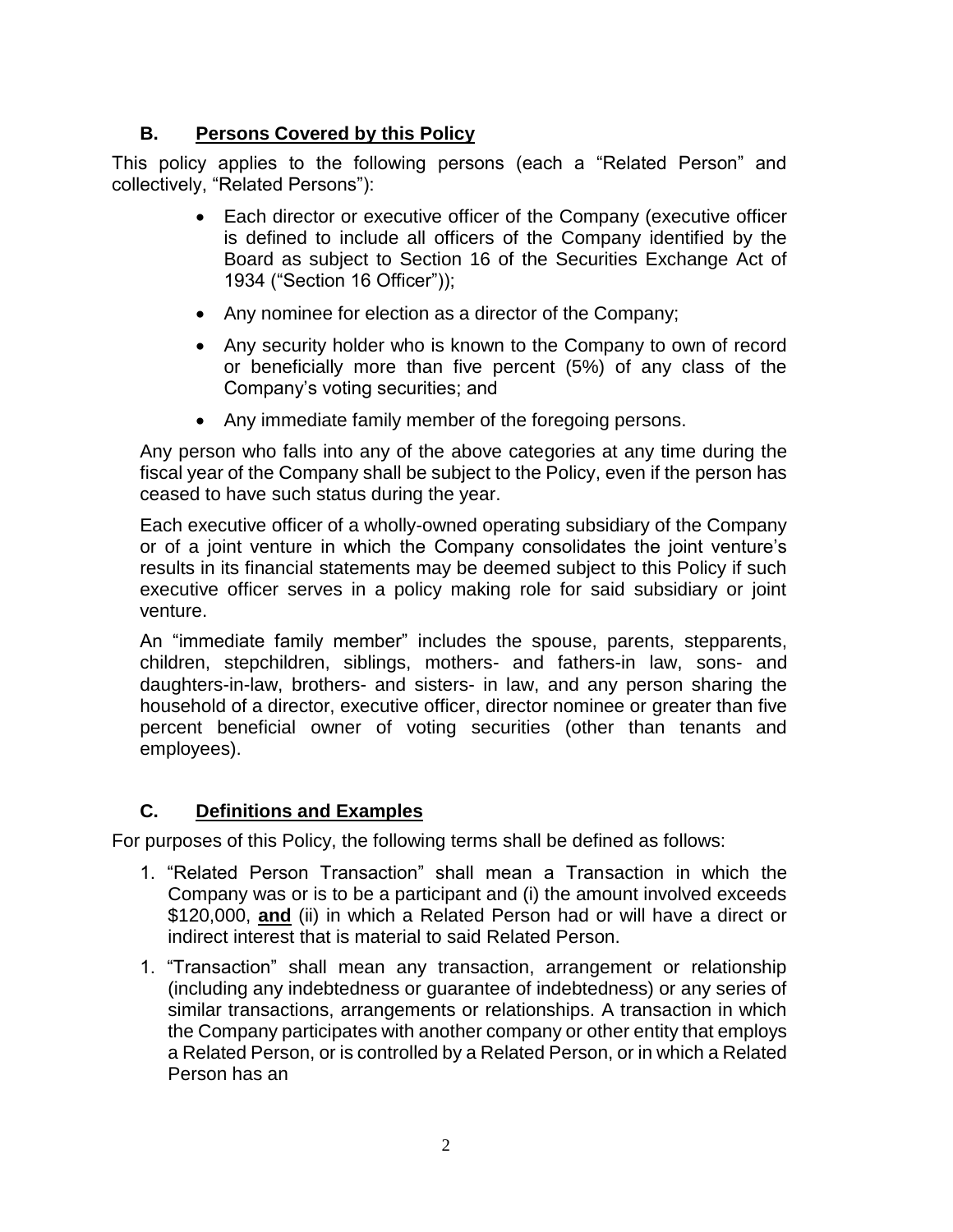ownership, financial or other interest material to such Related Person, shall be considered a Related Person Transaction for purposes of this Policy.<sup>1</sup>

3. Examples of Related Person Transactions generally include sales, purchases or other transfers of real or personal property and equipment, by lease or otherwise, services received or furnished, and the borrowing or lending of funds, as well as guarantees of loans or other undertakings. Also the employment by the Company of an immediate family member of a Related Person, or a material change in the terms of said employment, may be deemed a Related Person Transaction if compensation paid to said immediate family member exceeds \$120,000 and is material to the director or executive officer.

#### **D. Transactions and Arrangements Not Covered by this Policy**

The following transactions or arrangements which exceed \$120,000 are **not**  considered Related Person Transactions for purposes of this Policy:

- A charitable contribution or pledge by the Company to an organization that is considered a Related Person shall be considered a Related Person Transaction, unless it is made pursuant to an established policy for the Company to match contributions made by directors or executive officers.
- Use of property, equipment or other assets owned or provided by the Company, including aircraft, vehicles, housing and computer or electronic equipment, by a Related Person primarily for Company business purposes; provided that such use shall not be considered "primarily for Company business purposes" where the value of any personal use during the course of the year exceeds \$10,000 and such personal use has not been otherwise approved by the Management Development & Compensation Committee of the Board for executive officers, by the Board for the Chief Executive Officer, and by the Governance Committee for directors.
- Reimbursement of business expenses incurred by a director or executive officer of the Company in the performance of his or her duties and submitted in accordance with the Company's customary policies and practices;
- Compensation arrangements for non-employee directors for their services as directors of the Company, provided such services have been approved by the Board or a committee thereof; and
- Compensation approved by the Management Development & Compensation Committee of the Board or the Board for executive

<sup>1</sup>This provision is somewhat broader than required by Item 404 of Regulation S-K, but is intended to identify for review those transactions in which a Related Person may have an indirect material interest requiring disclosure under Item 404. This is particularly important where it is necessary to analyze a complicated business relationship in order to determine the materiality of the transaction to the Related Person.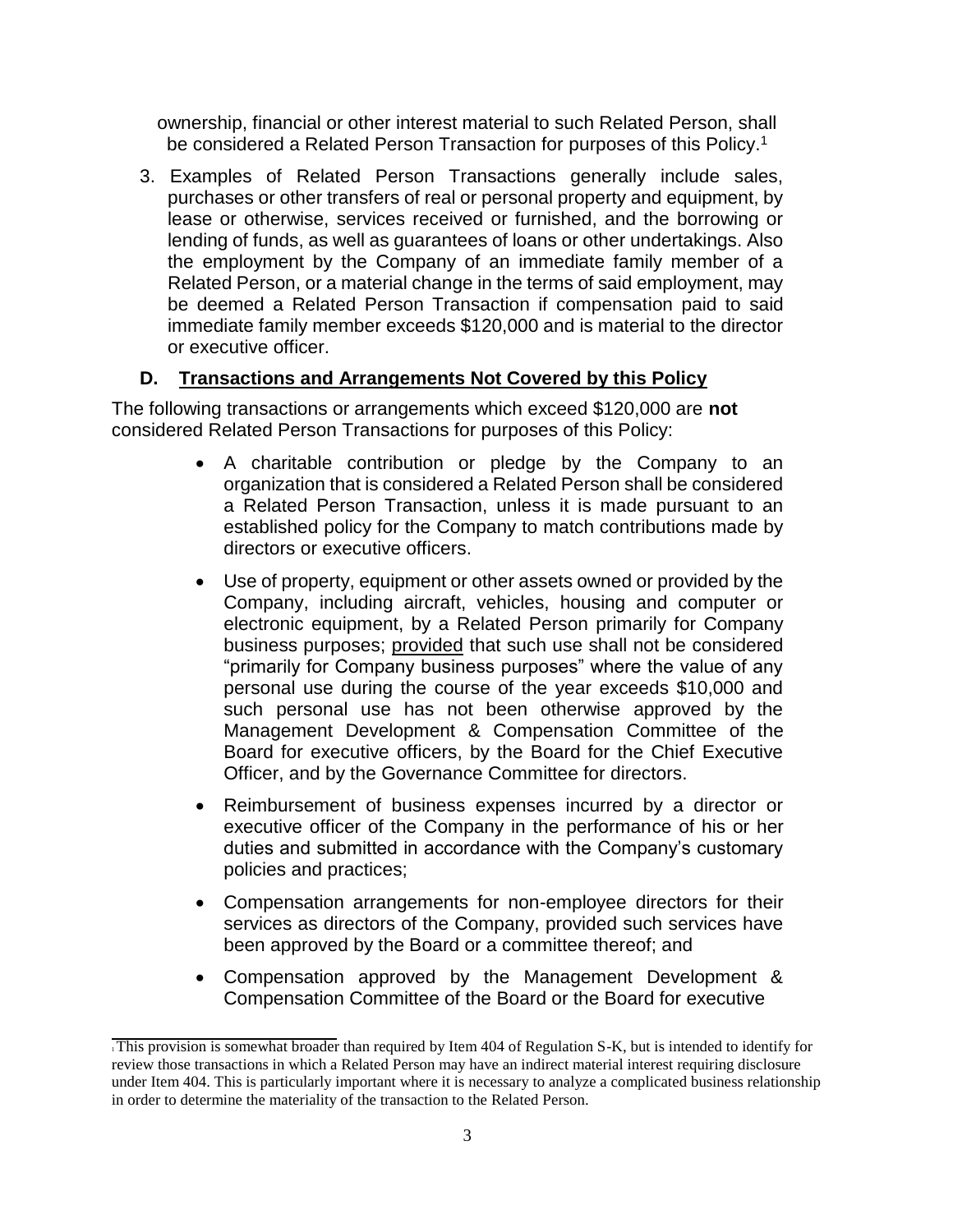officers, provided that said compensation would be reported under Item 402 if said person were a named executive officer (as defined in Item 402((a)(3)).

# **E. Review Procedures**

The Company and the Board shall adhere to the following review procedures with regard to Related Person Transactions. Failure to follow such procedures shall be disclosed in accordance with Section G hereof.

### **1. Procedures for Related Person Transactions Disclosed in Directors' and Officers' Questionnaire**

Each Related Person is required to complete a Directors' & Officers' Questionnaire annually to provide information to the Company in connection with the Company's Annual Report on SEC Form 10-K, the Company's proxy statement in connection with its Annual Meeting of Shareholders, and any required filing on SEC Form 5. Directors' and Officers' Questionnaires are reviewed by the General Counsel. The following procedures shall apply to Related Person Transactions disclosed in the annual Directors' and Officers' Questionnaires.

**Step 1**: General Counsel reviews any actual or proposed Related Person Transactions disclosed in each Directors' and Officers' Questionnaires and reports on such transactions to the Governance Committee.

**Step 2**: Governance Committee reviews the facts and circumstances of such transactions and approves or rejects such transaction based on the guidelines set forth in Section F hereof.

**Step 3**: In the event that a Related Person discloses in the Directors' & Officers' Questionnaire, or the Company otherwise becomes aware of, a completed Related Person Transaction that inadvertently was not previously approved during the course of the year, the Governance Committee must review such transaction and either (i) ratify the Related Person Transaction, or (ii) require the Related Person to terminate such transaction.

### **2. Procedures for Review of Related Person Transactions Disclosed During the Course of the Year**

Ongoing oversight of proposed Related Person Transactions is critical to preventing violations of the Conflicts of Interest Policy that may arise during the course of the year. The following procedures shall apply to Related Person Transactions that are raised outside of the annual Directors' & Officers' Questionnaires during the course of the year.

**Step 1:** Prior to entering into a Related Person Transaction, the Related Person initiates review of such proposed transaction by notifying General Counsel of the facts and circumstances of such proposed transaction, which notice shall include the following information: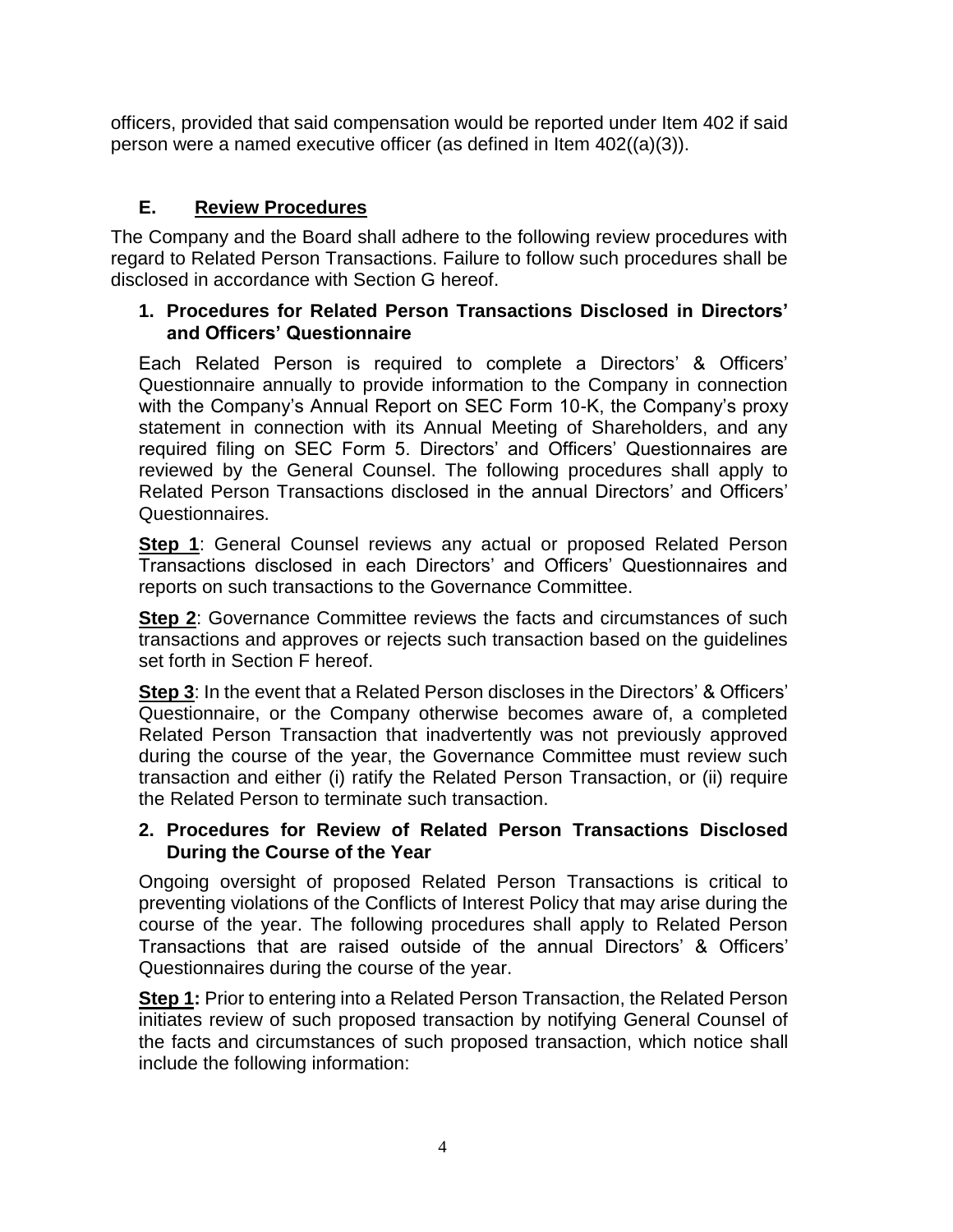the name of the Related Person and his or her relationship to the Company;

- a. the Related Person's interest in the proposed Related Person Transaction, including the Related Person's position(s) or relationship(s) with, or ownership in, a firm, corporation, or other entity that is a party to, or has an interest in, the transaction;
- b. the material facts of the proposed Related Person Transaction; and
- c. the approximate dollar value of the amount involved in the proposed Related Person Transaction.

**Step 2:** General Counsel determines if this Policy applies.

**Step 3:** If this Policy applies, the General Counsel notifies the Company's Chief Executive Officer and submits a description of the proposed Related Person Transaction to the Governance Committee for consideration at its next regularly scheduled meeting.

**Step 4:** Governance Committee reviews the facts and circumstances of such transactions and approves or rejects such transaction based on the guidelines set forth in Section F hereof.

**Step 5:** If review of the proposed Related Person Transaction is required prior to the next regularly scheduled Governance Committee meeting, General Counsel shall submit such proposed transaction to the Chairman of the Governance Committee to determine whether a special telephonic meeting of the Governance Committee is required.

Step 6: If the proposed Related Person Transaction involves the Company's Chief Executive Officer, the Governance Committee and General Counsel shall make a recommendation to the independent members of the Board for a final determination on such transaction.

## **F. Standard for Approval of Related Person Transactions**

The Governance Committee shall approve a Related Person Transaction only if the following criteria are satisfied:

- 1. The review procedures set forth in Section E hereof have been followed;
- 2. The Governance Committee makes a good faith determination that the Related Person Transaction is not inconsistent with the interests of the Company and its shareholders and does not violate the Company's Conflicts of Interest Policy; and
- 3. No member of the Governance Committee participated in the review of any transaction with respect to which transaction such member is a Related Person.